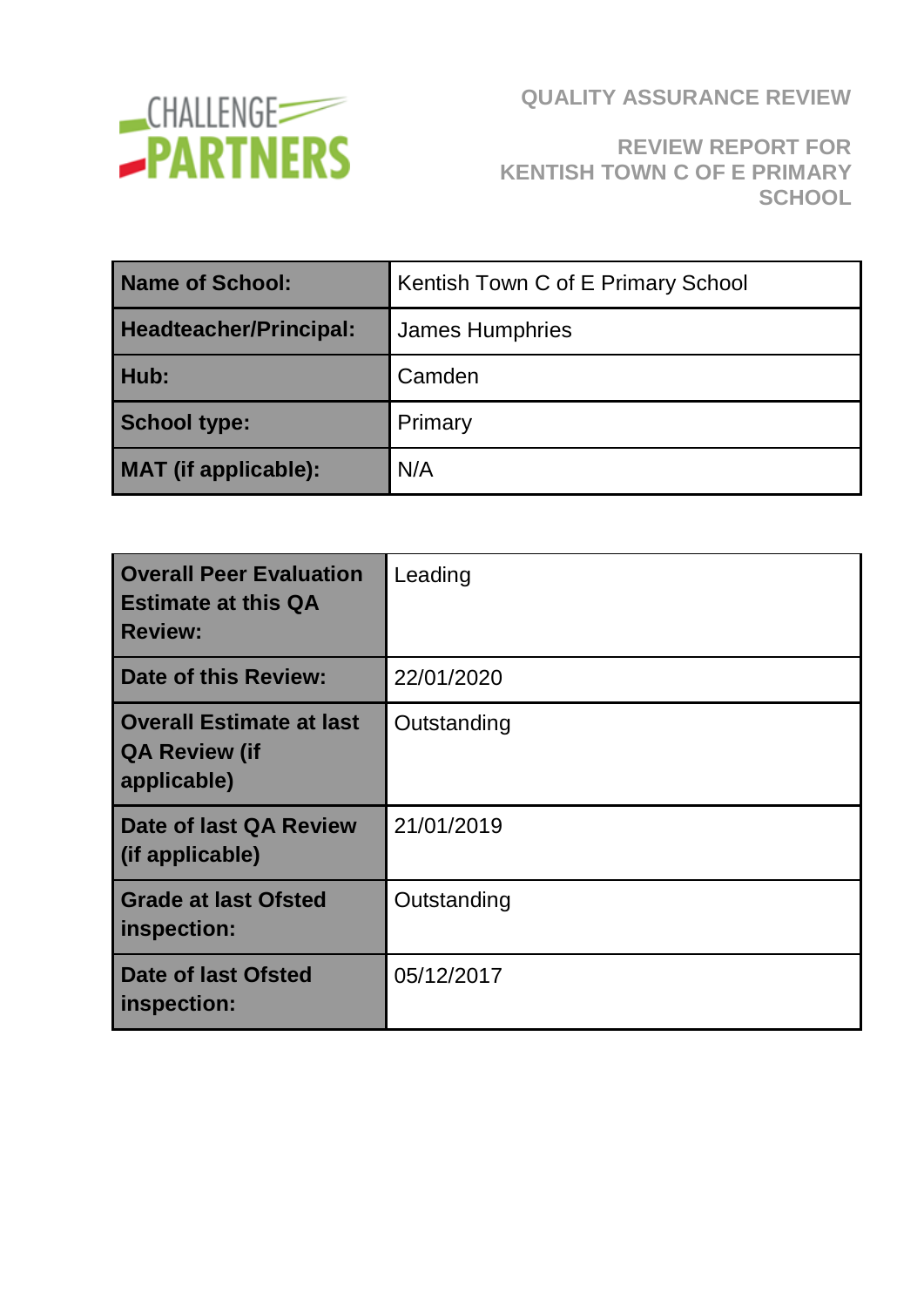

**REVIEW REPORT FOR KENTISH TOWN C OF E PRIMARY SCHOOL**

#### **Quality Assurance Review**

The review team, comprising host school leaders and visiting reviewers agree that evidence indicates these areas are evaluated as follows:

| Leadership at all levels                                                                                    | Leading               |
|-------------------------------------------------------------------------------------------------------------|-----------------------|
| <b>Quality of provision and outcomes</b> Leading                                                            |                       |
| <b>AND</b>                                                                                                  |                       |
| <b>Quality of provision and</b><br>outcomes for disadvantaged<br>pupils and pupils with additional<br>needs |                       |
| Area of Excellence (if applicable)                                                                          | Inclusion, Accredited |
| <b>Previously accredited valid Areas</b><br>of Excellence (if applicable)                                   | Inclusion, 17/10/2016 |
| <b>Overall Peer Evaluation Estimate</b>                                                                     | Leading               |
|                                                                                                             |                       |

*Please note that a Challenge Partners Quality Assurance Review is not equivalent to an Ofsted inspection, and agreed peer evaluation estimates from the review are not equivalent to Ofsted judgements.*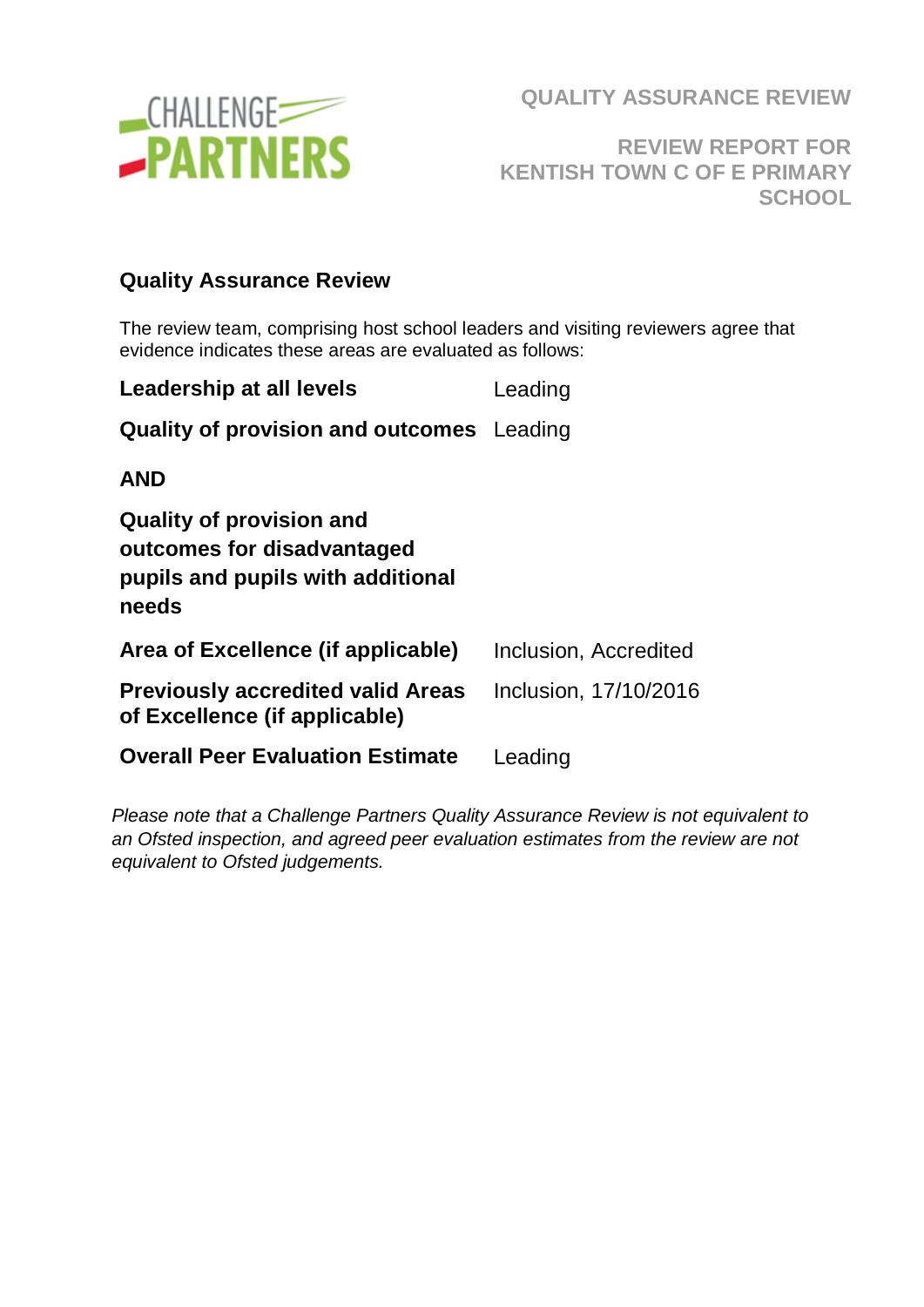

## **REVIEW REPORT FOR KENTISH TOWN C OF E PRIMARY SCHOOL**

## **1. Context and character of the school**

Kentish Town Church of England Primary School is a one-form entry school serving mixed socio-economic communities. Approximately 27% of current pupils are entitled to support from the pupil premium grant. The school serves pupils from a range of ethnic backgrounds. Many parents actively work with the school to support pupils' learning.

The school has a Nursery which admits children in the September before their Reception year.

There are two resource bases at the school for pupils with physical disabilities (led by the deputy headteacher) and for those with autism (led by another member of the senior team). Pupils from the resource bases are educated within the mainstream classes. Consequently, the proportion of pupils with an education, health and care plan (EHCP) is significantly higher than the national average.

The school is a lead school for special educational needs and/or disabilities (SEND) in Camden and offers support to 19 other schools.

Leaders have successfully reaccredited their status as a Rights Respecting School at gold level. They also hold many other awards including the Science Quality Mark and E360safe.

The school strives to 'go the extra mile' to benefit all members of its community. This is evidenced by governors' commitment to supporting staff professional development.

The school has addressed all EBIs from last year's review and these are reflected in the strengths of this report.

#### **2.1 Leadership at all levels - What went well**

- All leaders are driven to make sure their school continues to champion pupils. They demonstrate the enthusiasm and commitment required for their school to be successful. This is modelled by the senior team.
- Senior leaders are reflective and open to suggestions from external advisers on how their provision could be made even stronger.
- Subject leaders have the autonomy to champion their subjects because they are empowered to do so by the senior staff.
- Subject leaders demonstrate very strong leadership capacity with their subject knowledge and passion. They are held to account by the senior leadership team for the use of their time spent leading their areas of responsibility.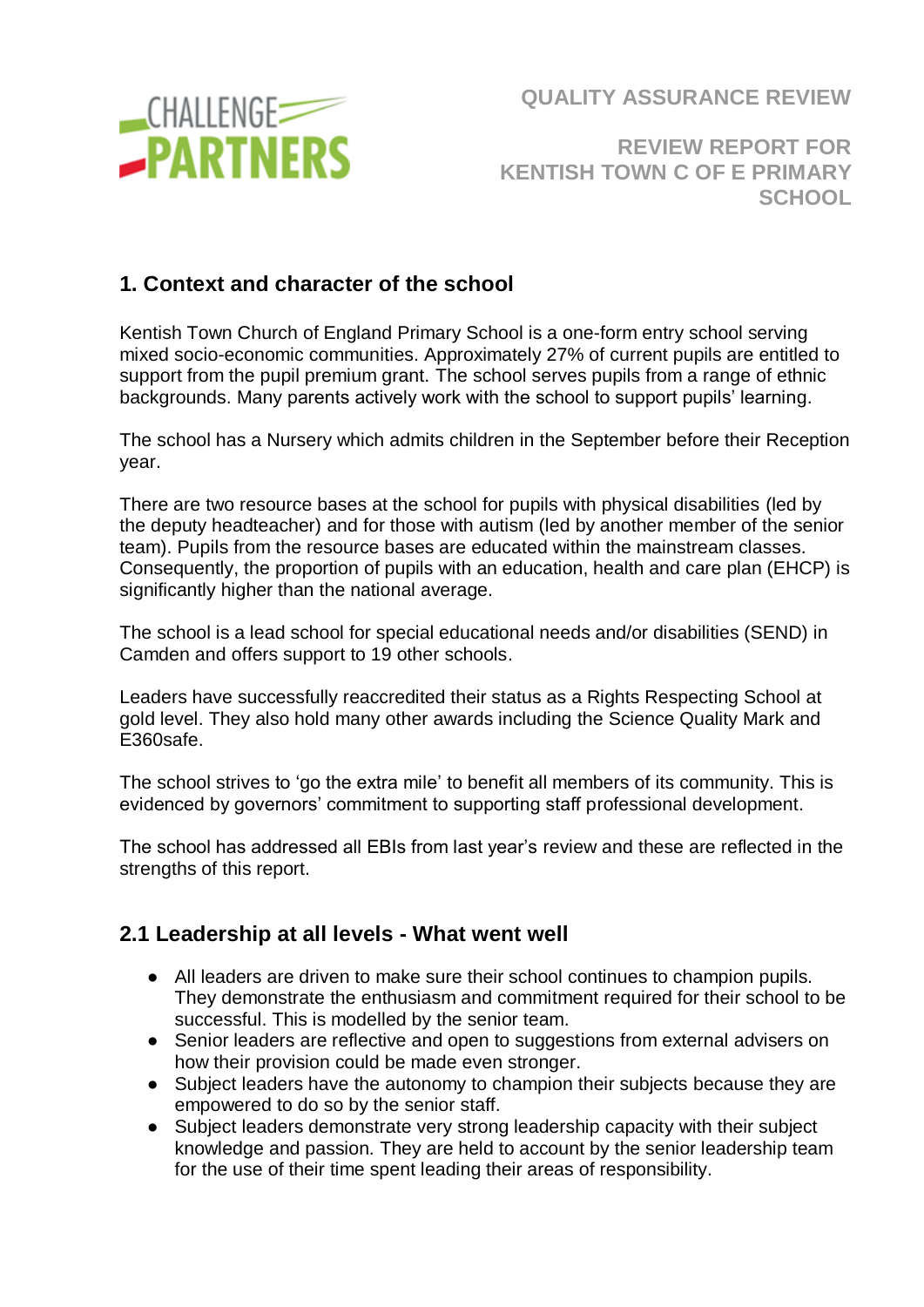

**REVIEW REPORT FOR KENTISH TOWN C OF E PRIMARY SCHOOL**

- School improvement priorities are quided by external advice and the use of school data. All stakeholders have the opportunity to comment on the content of the school development and improvement plan.
- Leaders ensure adults are well deployed so that pupils can be supported with independence and learning.
- Leaders act as role models for pupils and new staff. People who join the staff team feel welcomed and well-supported. Relationships between leaders and pupils are equally strong.
- Leaders' commitment to developing pupils beyond the academic demands of the curriculum is evident in all aspects of school life. As a result, pupils respect each other and work well together. Leaders have maintained high-quality musical and sporting learning for pupils. There is a school choir, orchestra and the school is representing Camden at this year's London Youth Games.
- Community links are embraced so that the school and outside organisations benefit. Pupils perform their music to members of the community. Leaders have also worked with the Jewish Museum to offer advice on how to be more 'autism friendly'.
- Governors and senior staff ensure all staff are given professional development, providing financial commitment when required. In-house training is of a high quality and supplemented by guidance from external consultants and advisers. This is valued by staff.
- Governors know their school very well and can articulate what the school does well. They know the school's priorities and challenge leaders if they feel something has been included or omitted in the school development and improvement plan. Governors are determined that the school will continue to improve and challenge leaders to ensure that pupils benefit all the time.

### **2.2 Leadership at all levels - Even better if…**

…governors and leaders identified the best way to analyse the impact of all staff training and development on pupils' progress.

# **3.1 Quality of provision and outcomes - What went well**

- Pupils receive a broad curriculum that also offers skills beyond the classroom. Leaders have ensured the core curriculum is particularly well sequenced. This is evident in books and lessons.
- Cross-curricular work, particularly art, is celebrated in displays around the school. Pupils say that they enjoy practical learning. They also told the reviewers that they like music because 'we compose and make our own types of music'. One pupil described how 'feeling creative makes me believe in myself'.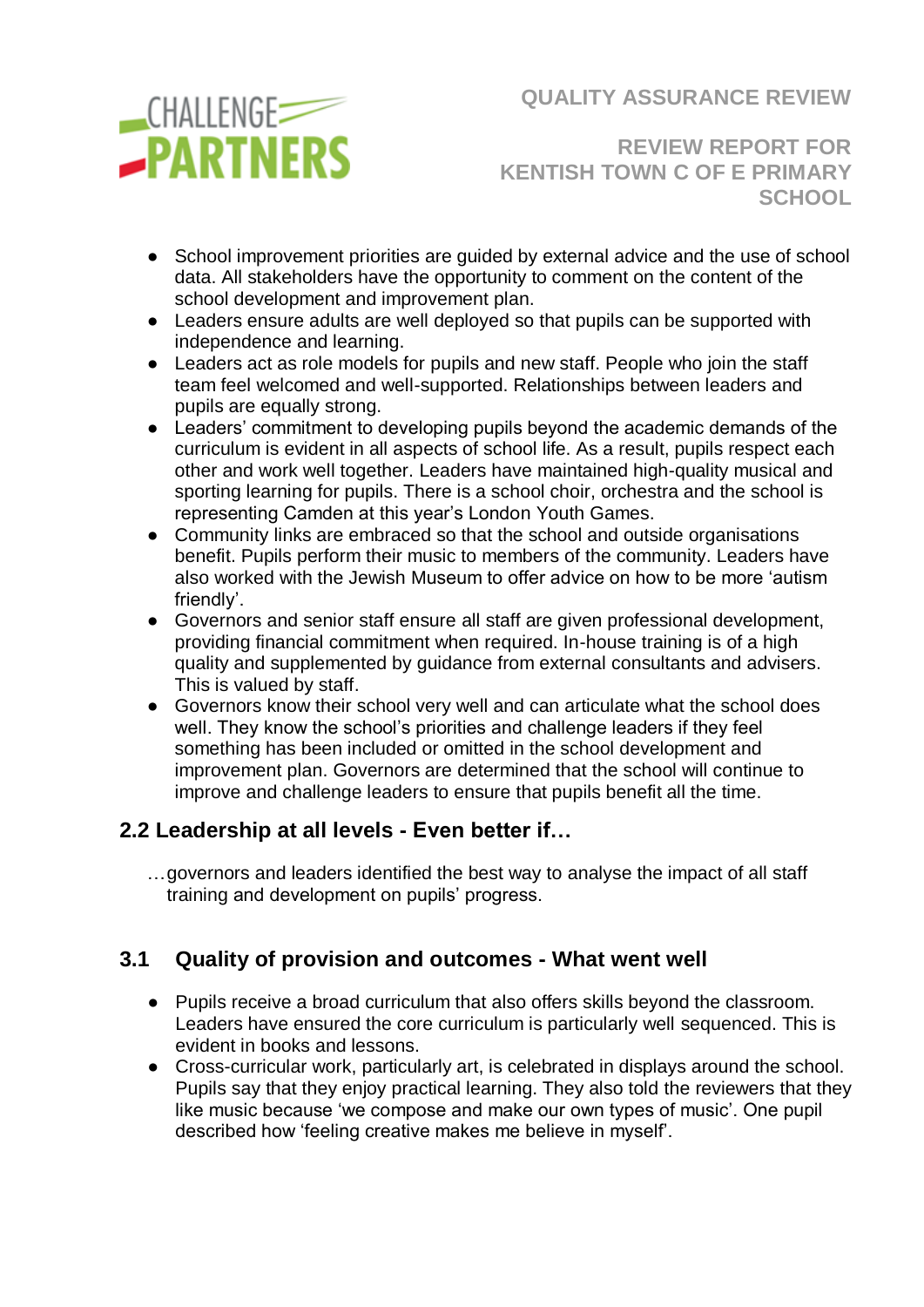

**REVIEW REPORT FOR KENTISH TOWN C OF E PRIMARY SCHOOL**

- Specialist staff are employed to support teachers in delivering subjects in which they are less confident, such as music, French and physical education (PE). Subject leaders offer support to colleagues in other subjects where they lack confidence or the knowledge to teach pupils the required curriculum.
- Leaders and staff have prioritised the teaching of reading. There is a clear vision for how reading needs to be used by pupils to unlock their access to the whole curriculum. There are consistent strategies in place so that reading is specifically taught every day.
- To promote pupils' love of reading, leaders have made good use of the library service, funded new and appropriate reading materials and trained parents in how to support pupils' reading development. Pupils have a rich diet of authors and books in their learning.
- In the best examples, staff give pupils opportunities to use their writing skills in other subjects, offering constructive feedback in line with the school's feedback policy.
- Leaders in the Early Years Foundation Stage (EYFS) have driven improvement so that this is now a strength of the school. Learning is sequenced so that children can build on prior learning and begin to work independently. Children stick at activities, such as describing noodles' texture, on their own, developing their vocabulary as they communicate.
- All areas of learning in the EYFS are available indoors and outside. The learning environment is exciting, purposeful and well resourced.
- Activities in the EYFS reflect the current themes for learning. For example, the dragon's den in Reception, and the visit from a dragon, created a lot of excitement about the learning that followed about the Chinese New Year.
- Teachers routinely refer to prior learning, which helps pupils to remember and use knowledge in a new context. Teachers ensure skills are developed and then applied to problem solving and other learning, in all subjects.
- Leaders offer rich experiences beyond the classroom to maximise pupils' enjoyment. These include visits from authors and dragons and trips, such as going to the Museum of London for those studying the Vikings.
- Staff have accurate subject knowledge. Consequently, they use vocabulary and terminology correctly.
- Relationships between adults and pupils support learning well. Staff model mutual respect in the classroom and around school. Pupils know their rights because they are championed by staff and listened to.
- Pupils demonstrate excellent behaviours for learning because teachers have high expectations. Pupils describe the school as, 'happy, welcoming, caring and compassionate'.
- In some classes, there is a particularly purposeful use of assessment which moves pupils' learning on. These teachers are quick to address misconceptions.
- Pupils demonstrate secure learning with their attainment by the end of Year 2 and then make very strong progress by the end of Key Stage 2.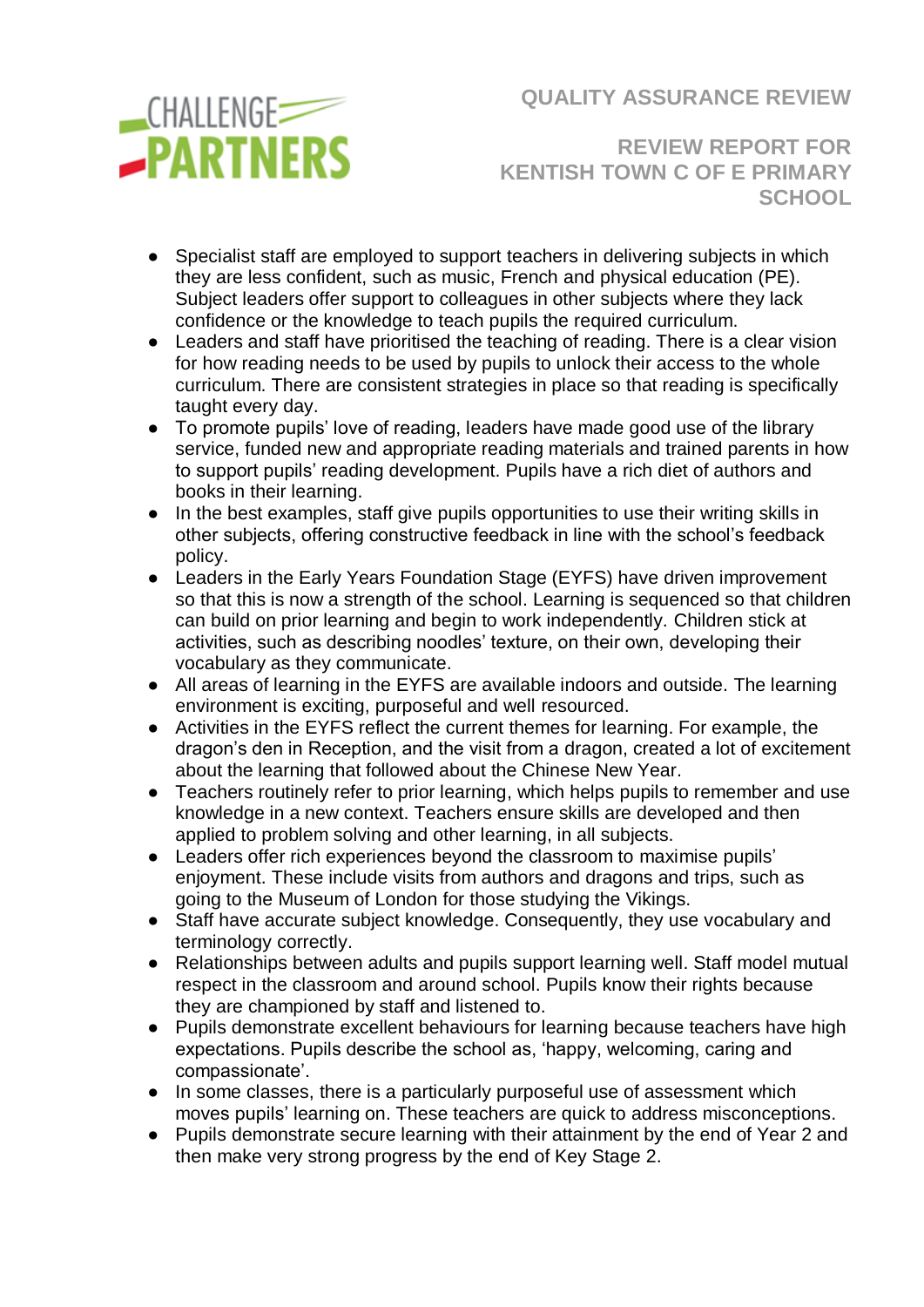

**REVIEW REPORT FOR KENTISH TOWN C OF E PRIMARY SCHOOL**

# **3.2 Quality of provision and outcomes - Even better if…**

- …senior leaders made sure all staff understood how to respond to and adapt their teaching practice in light of their consistently applied assessment for learning strategies.
- …leaders shared the best examples of pupils' presentation in books, to ensure all teachers and pupils present their work to the highest possible standard.

# **4.1 Quality of provision and outcomes for disadvantaged pupils and pupils with additional needs - What went well**

- Disadvantaged pupils access the same learning activities as their peers in mainstream class settings. This is evident in books and in lessons across the school. Consequently, disadvantaged pupils make progress in line with their peers and above other pupils nationally.
- Disadvantaged pupils who demonstrate an ability in music are 'talent spotted' by the music specialist. These pupils are offered music tuition to develop their skills. Disadvantaged pupils are also offered summer club activities and breakfast club demonstrating that the school staff 'go the extra mile' for pupils and families.
- Leaders are fully committed to removing the barriers to pupils' learning and their social development so that all pupils are included in all aspects of the school's work. This is because leaders have ensured teachers plan learning and use of resources to meet all pupils' needs. For example, some Year 6 pupils use laptops to overcome potential barriers presented by writing on paper.
- Leaders have ensured parents of pupils with SEND have access to specialist advice from outside agencies, for example in dyslexia.
- Leaders have trained all staff to support pupils with autism, including staff who are not classroom based.
- Leaders have ensured staff support pupils with SEND well so that they can learn without losing their independence and ability to tackle problems without immediate adult intervention.
- Pupils with additional needs access the same learning opportunities as their peers in mainstream class settings. Consequently, pupils with SEND achieve well.
- Leaders make sure that pupils who are new to education in England are assessed in their first language to identify potential barriers to learning, swiftly. The right support is then offered to pupils immediately.
- Leaders and staff have realistic expectations of what all pupils can achieve, taking into account their individual needs. This is especially strong in leaders' expectations of pupils with SEND. Leaders also ensure there is no ceiling to pupils' learning when they demonstrate that they can exceed expectations.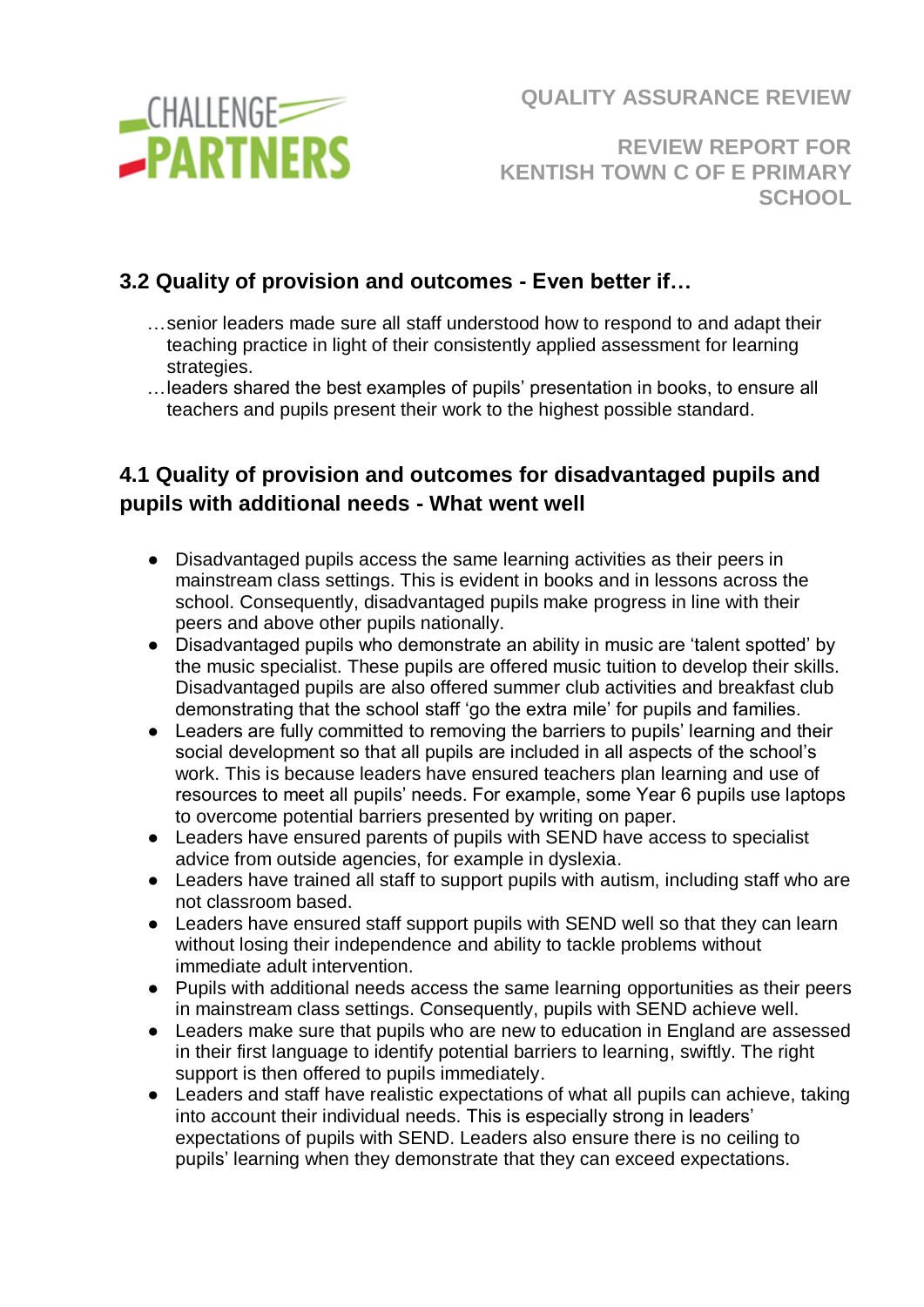

**REVIEW REPORT FOR KENTISH TOWN C OF E PRIMARY SCHOOL**

- Leaders acknowledge that progress made by pupils with additional needs is not always quantifiable academically. In addition to classroom activities, life skills and social capital are developed for pupils with SEND such as: going shopping; using money; tying shoelaces; and using escalators.
- Leaders have used persistence and their secure relationships with families to improve attendance for disadvantaged pupils.

## **4.2 Quality of provision and outcomes for disadvantaged pupils and pupils with additional needs - Even better if…**

… leaders continued with their efforts to engage all parents of disadvantaged pupils in supporting their own children's education.

# **5. Area of Excellence**

#### **Including children with a range of SEND in the mainstream environment**

**Category:** Inclusion

### **Accredited**

# **5.1 Why has this area been identified as a strength? What actions has the school taken to establish expertise in this area?**

This area of excellence is a re-accreditation.

Inclusion is at the heart of this school. This is what makes the school different from other mainstream schools. The decision to educate pupils from the resource bases in the mainstream classes has benefited all pupils and enabled leaders to share their practice with schools that do not have specialist provision. By offering support to other schools, leaders reflect on and recognise the excellent practice that they might otherwise take for granted because they do it every day.

The learning environment has been developed so that it is exciting and engaging for all pupils rather than providing additional resources for those with a higher level of need. Leaders make sure there is skilled practice from all staff, including those who are not classroom based. Several staff have masters' degrees, some funded by the school, in supporting pupils with autism.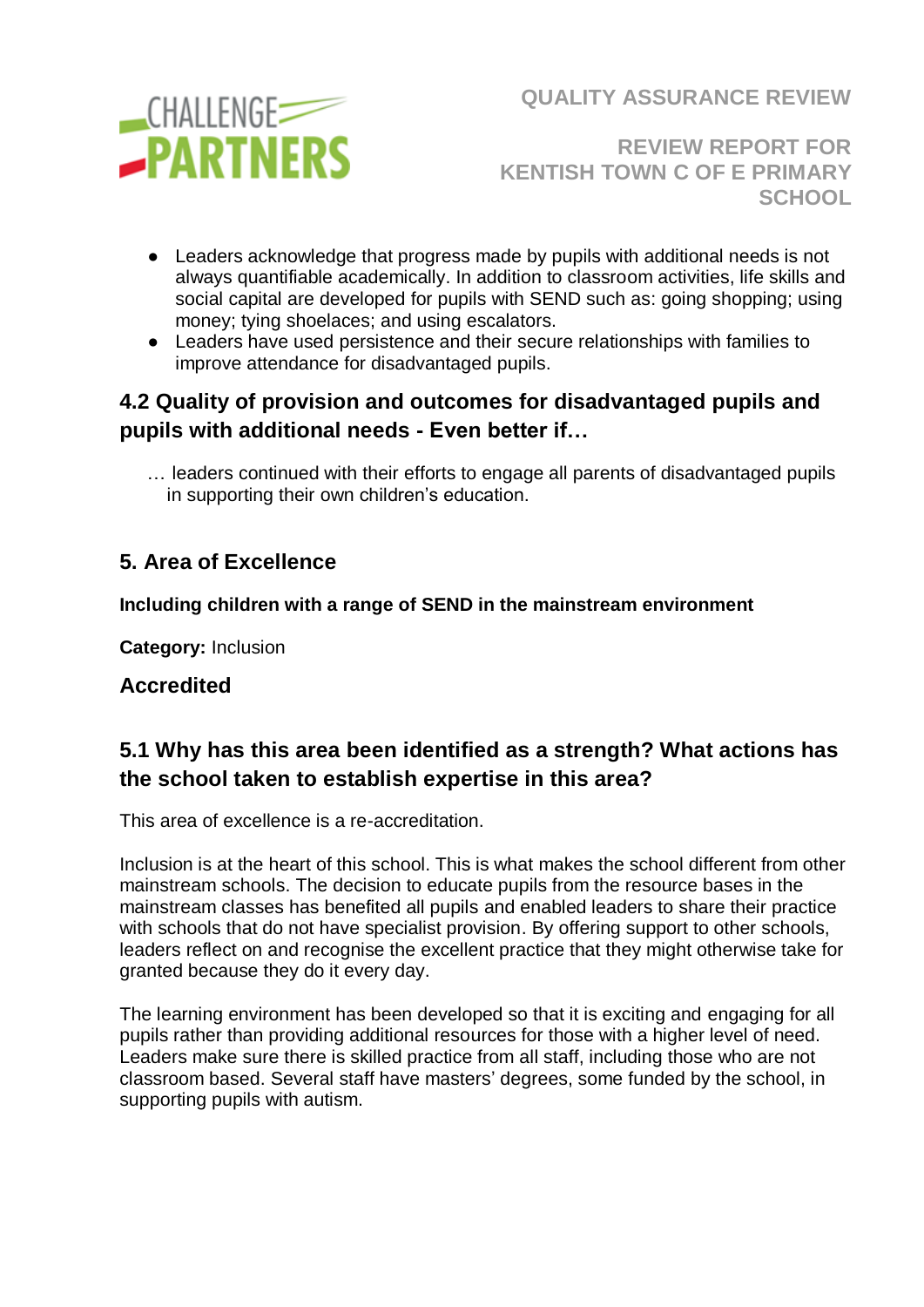

**REVIEW REPORT FOR KENTISH TOWN C OF E PRIMARY SCHOOL**

When there are staff changes, leaders plan ahead so that this has as little negative impact on pupils as possible. This is largely as a result of the team approach implemented by leaders so that pupils with a high level of need are not supported by, nor reliant on, a single member of staff.

Leaders and staff are tireless in their work to support families and pupils whose lives are affected by SEND. There are social networks for parents that take place outside school, set up by staff. Parents/carers are supported with teaching pupils road safety, e-safety and how to care for themselves at home.

Staff have built deep relationships with external agencies, so that occupation therapy and speech and language therapy are offered every day by school staff.

## **5.2 What evidence is there of the impact on pupils' outcomes?**

Academically, pupils with SEND make progress in line with the national average for all pupils by the end of Key Stage 2. This is significantly above the national average for pupils with SEND. From year to year, data differs depending on the level of need of pupils and how long the pupils have benefited from all the school has to offer. Leaders are particularly proud of having pupils from the resource bases who have achieved greater depth/higher standards at the end of Key Stage 2.

However, much of the impact on pupils of this work is evident in non-academic outcomes. There are no exclusions of pupils with EHCPs for SEND as staff strive constantly to help pupils to succeed.

Pupils are taught life-skills such as being able to wash and dress themselves, eat with cutlery, go shopping and tie their hair back. These skills are taught in the classroom where possible but where it is not possible or practical to do so, leaders are very clear that they are widening pupils' curriculum, not narrowing it.

There is evidence that, as a result of this high-quality provision, pupils with SEND are increasingly willing to take part in school life, enjoy school and take risks independently.

### **5.3 What is the name, job title and email address of the staff lead in this area?**

Name: Grant Jacobson and Miriam Nadarajah

Title: Deputy Headteacher and Leader of Autism Resource Base

Email: [deputyhead@kentishtown.camden.sch.uk](mailto:deputyhead@kentishtown.camden.sch.uk) and [m.nadarajah@kentishtown.camden.sch.uk](mailto:m.nadarajah@kentishtown.camden.sch.uk)